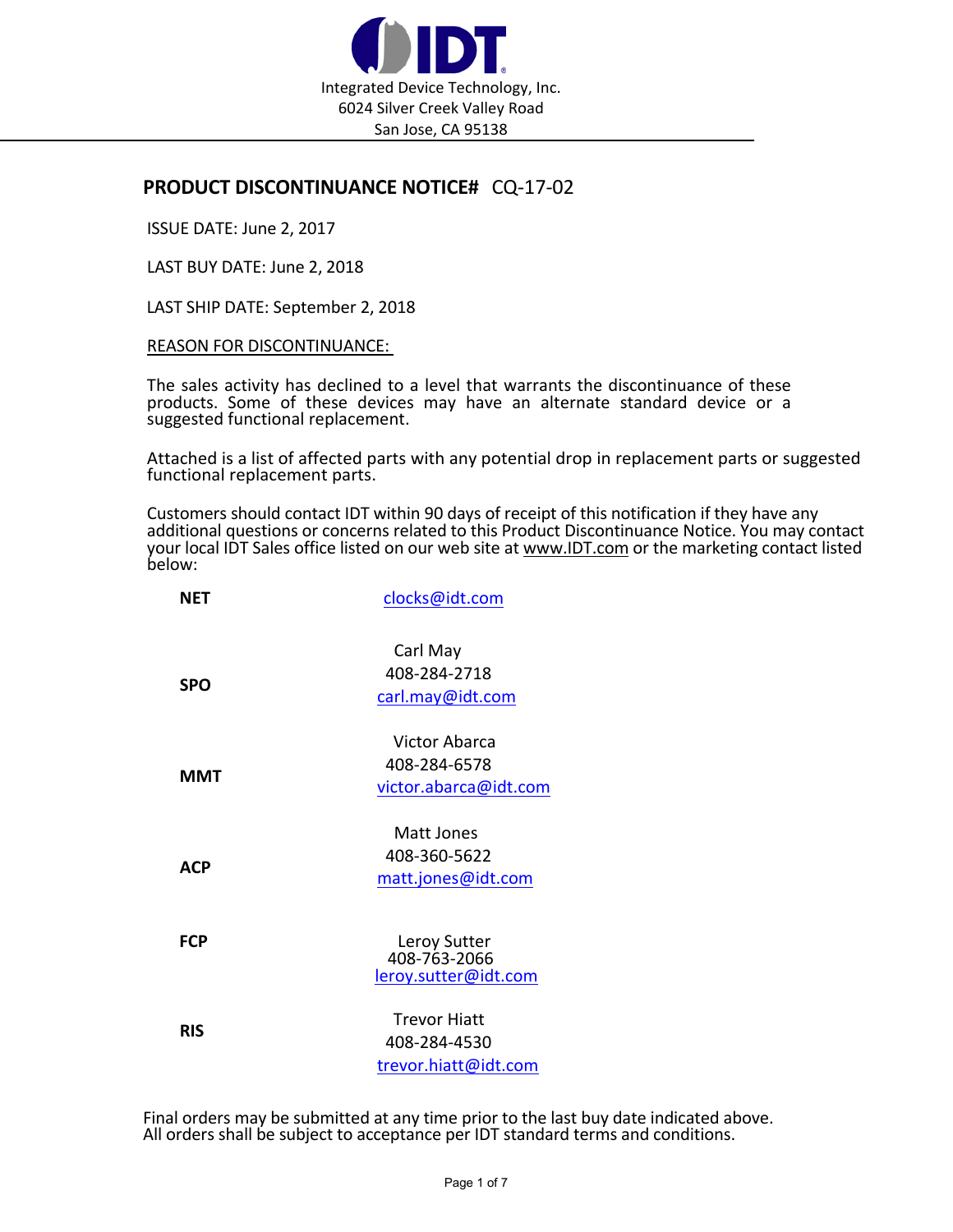

| Device to be Discontinued              | Drop in Replacement | <b>Functional Replacement</b>            | <b>Replacement Part</b>        | <b>Product Group</b> |
|----------------------------------------|---------------------|------------------------------------------|--------------------------------|----------------------|
| 709349L6PFG                            |                     |                                          | Availability                   |                      |
| 709349L6PFG8                           | None<br>None        | None<br>None                             | N/A<br>N/A                     | SPO<br>SPO           |
| 709349L7PFGI                           | None                | None                                     | N/A                            | SPO                  |
| 709349L7PFGI8                          | None                | None                                     | N/A                            | SPO                  |
| 70EBP1308                              | None                | None                                     | N/A                            | RIS                  |
| 70P254L55BYGI                          | None                | None                                     | N/A                            | SPO                  |
| 70P254L55BYGI8                         | None                | None                                     | N/A                            | SPO                  |
| 70V7319S166BCGI                        | None                | None                                     | N/A                            | SPO                  |
| 70V9389L7PRFG                          | None                | None                                     | N/A                            | SPO                  |
| 70V9389L7PRFG8                         | None                | None                                     | N/A                            | SPO                  |
| 72200L10TPG                            | None                | None                                     | N/A                            | SPO                  |
| 72210L10TPG<br>72420L10TPG             | None<br>None        | None<br>None                             | N/A<br>N/A                     | SPO<br>SPO           |
| 72821L10PFG                            | None                | None                                     | N/A                            | SPO                  |
| 72821L10PFG8                           | None                | None                                     | N/A                            | SPO                  |
| 72T36115L4-4BBG                        | None                | None                                     | N/A                            | SPO                  |
| 72V70180PFG                            | None                | None                                     | N/A                            | SPO                  |
| 72V70180PFG8                           | None                | None                                     | N/A                            | SPO                  |
| 72V73260BBG                            | None                | None                                     | N/A                            | SPO                  |
| 72V73260BBG8                           | None                | None                                     | N/A                            | SPO                  |
| 80KSW0002ALG                           | None                | BORXS1632AALG                            | Available now                  | RIS                  |
| 80KSW0002ALG8<br>80KSW0002ALGI         | None<br>None        | 80RXS1632AALG<br>80RXS1632AALGI          | Available now<br>Available now | RIS<br><b>RIS</b>    |
| 80KSW0002ALGI8                         | None                | 80RXS1632AALG                            | Available now                  | <b>RIS</b>           |
| 80KSW0002AR                            | None                | 80RXS1632AALG                            | Available now                  | RIS                  |
| 80KSW0002ARI                           | None                | 80RXS1632AALGI                           | Available now                  | RIS                  |
| 80KSW0002HMG                           | None                | 80RXS1632AALG                            | Available now                  | <b>RIS</b>           |
| 80KSW0002HMGI                          | None                | BORXS1632AALGI                           | Available now                  | <b>RIS</b>           |
| 80KSW0004AR                            | None                | 80RXS1632AALG                            | Available now                  | RIS                  |
| 80KSW0004ARI                           | None                | 80RXS1632AALGI                           | Available now                  | <b>RIS</b>           |
| 80KSW0005BRI-FRE                       | None                | None                                     | N/A                            | <b>RIS</b><br>SPO    |
| 82P2910ABBG<br>82P2910ABBG8            | None<br>None        | None<br>None                             | N/A<br>N/A                     | SPO                  |
| 82V2058LBBG                            | None                | None                                     | N/A                            | SPO                  |
| 89H12NT12G2ZCHL                        | None                | 89H12NT12G2ZCHLG                         | Available now                  | ACP                  |
| 89H12NT12G2ZCHL8                       | None                | 89H12NT12G2ZCHLG8                        | Available now                  | ACP                  |
| 89H12NT12G2ZCHLI                       | None                | 89H12NT12G2ZCHLGI                        | Available now                  | ACP                  |
| 89H12NT12G2ZCHLI8                      | None                | 89H12NT12G2ZCHLGI8                       | Available now                  | ACP                  |
| 89H16NT16G2ZCHL                        | None                | 89H16NT16G2ZCHLG                         | Available now                  | ACP                  |
| 89H16NT16G2ZCHL8                       | None                | 89H16NT16G2ZCHLG8                        | Available now                  | ACP                  |
| 89H16NT16G2ZCHLI<br>89H16NT16G2ZCHLI8  | None<br>None        | 89H16NT16G2ZCHLGI<br>89H16NT16G2ZCHLGI8  | Available now<br>Available now | ACP<br>ACP           |
| 89H16T16AG2ZCHL                        | None                | 89H16T16AG2ZCHLG                         | Available now                  | ACP                  |
| 89H16T16AG2ZCHL8                       | None                | 89H16T16AG2ZCHLG8                        | Available now                  | ACP                  |
| 89H16T16AG2ZCHLI                       | None                | 89H16T16AG2ZCHLGI                        | Available now                  | ACP                  |
| 89H16T16AG2ZCHLI8                      | None                | 89H16T16AG2ZCHLGI8                       | Available now                  | ACP                  |
| 89H24NT24G2ZBHL                        | None                | 89H24NT24G2ZBHLG                         | Available now                  | ACP                  |
| 89H24NT24G2ZBHL8                       | None                | 89H24NT24G2ZBHLG8                        | Available now                  | ACP                  |
| 89H24NT24G2ZBHLI<br>89H24NT24G2ZBHLI8  | None<br>None        | 89H24NT24G2ZBHLGI<br>89H24NT24G2ZBHLGI8  | Available now<br>Available now | ACP<br>ACP           |
| 89H24NT24G2ZCHL                        | None                | 89H24NT24G2ZCHLG                         | Available now                  | ACP                  |
| 89H24NT24G2ZCHL8                       | None                | 89H24NT24G2ZCHLG8                        | Available now                  | ACP                  |
| 89H24NT24G2ZCHLI                       | None                | 89H24NT24G2ZCHLGI                        | Available now                  | ACP                  |
| 89H24NT24G2ZCHLI8                      | None                | 89H24NT24G2ZCHLGI8                       | Available now                  | ACP                  |
| 89H24NT6AG2ZBHL                        | None                | 89H24NT6AG2ZBHLG                         | Available now                  | ACP                  |
| 89H24NT6AG2ZBHL8<br>89H24NT6AG2ZBHLI   | None<br>None        | 89H24NT6AG2ZBHLG8<br>39H24NT6AG2ZBHLGI   | Available now<br>Available now | ACP<br>ACP           |
| 89H24NT6AG2ZBHLI8                      | None                | 89H24NT6AG2ZBHLGI8                       | Available now                  | ACP                  |
| 89H24NT6AG2ZCHL                        | None                | 89H24NT6AG2ZCHLG                         | Available now                  | ACP                  |
| 89H24NT6AG2ZCHL8                       | None                | 89H24NT6AG2ZCHLG8                        | Available now                  | ACP                  |
| 89H24NT6AG2ZCHLI                       | None                | 89H24NT6AG2ZCHLGI                        | Available now                  | ACP                  |
| 89H24NT6AG2ZCHLI8<br>89H32H8G2ZCBL     | None<br>None        | 89H24NT6AG2ZCHLGI8<br>89H32H8G2ZCBLG     | Available now<br>Available now | ACP<br>ACP           |
| 89H32H8G2ZCBL8                         | None                | 89H32H8G2ZCBLG8                          | Available now                  | ACP                  |
| 89H32H8G2ZCBLI                         | None                | 89H32H8G2ZCBLGI                          | Available now                  | ACP                  |
| 89H32H8G2ZCBLI8                        | None                | 89H32H8G2ZCBLGI8                         | Available now                  | ACP                  |
| 89H32H8G3YCHL                          | None                | 89H32H8G3YCHLG                           | Available now                  | ACP                  |
| 89H32H8G3YCHL8<br>89H32H8G3YCHLI       | None                | 89H32H8G3YCHLG8<br>89H32H8G3YCHLGI       | Available now<br>Available now | ACP<br>ACP           |
| 89H32H8G3YCHLI8                        | None<br>None        | 89H32H8G3YCHLGI8                         | Available now                  | ACP                  |
| 89H32NT24AG2ZBHL                       | None                | 89H32NT24AG2ZBHLG                        | Available now                  | ACP                  |
| 89H32NT24AG2ZBHL8                      | None                | 89H32NT24AG2ZBHLG8                       | Available now                  | ACP                  |
| 89H32NT24AG2ZBHLI                      | None                | 89H32NT24AG2ZBHLGI                       | Available now                  | ACP                  |
| 89H32NT24AG2ZBHLI8<br>89H32NT24AG2ZCHL | None<br>None        | None<br>89H32NT24AG2ZCHLG                | N/A<br>Available now           | ACP<br>ACP           |
| 89H32NT24AG2ZCHL8                      | None                | 89H32NT24AG2ZCHLG8                       | Available now                  | ACP                  |
| 89H32NT24AG2ZCHLI                      | None                | 89H32NT24AG2ZCHLGI                       | Available now                  | ACP                  |
| 89H32NT24AG2ZCHLI8                     | None                | None                                     | N/A                            | ACP                  |
| 89H32NT24BG2ZBHL                       | None                | 89H32NT24BG2ZBHLG                        | Available now                  | ACP                  |
| 89H32NT24BG2ZBHL8<br>89H32NT24BG2ZBHLI | None<br>None        | 89H32NT24BG2ZBHLG8<br>89H32NT24BG2ZBHLGI | Available now<br>Available now | ACP<br>ACP           |
| 89H32NT24BG2ZBHLI8                     | None                | None                                     | N/A                            | ACP                  |
| 89H32NT24BG2ZCHL                       | None                | 89H32NT24BG2ZCHLG                        | Available now                  | ACP                  |
| 89H32NT24BG2ZCHL8                      | None                | 89H32NT24BG2ZCHLG8                       | Available now                  | ACP                  |
| 89H32NT24BG2ZCHLI                      | None                | 89H32NT24BG2ZCHLGI                       | Available now                  | ACP                  |
| 89H32NT24BG2ZCHLI8<br>89H32NT8AG2ZBHL  | None<br>None        | None<br>89H32NT8AG2ZBHLG                 | N/A<br>Available now           | ACP<br>ACP           |
| 89H32NT8AG2ZBHL8                       | None                | 89H32NT8AG2ZBHLG8                        | Available now                  | ACP                  |
| 89H32NT8AG2ZBHLI                       | None                | 89H32NT8AG2ZBHLGI                        | Available now                  | ACP                  |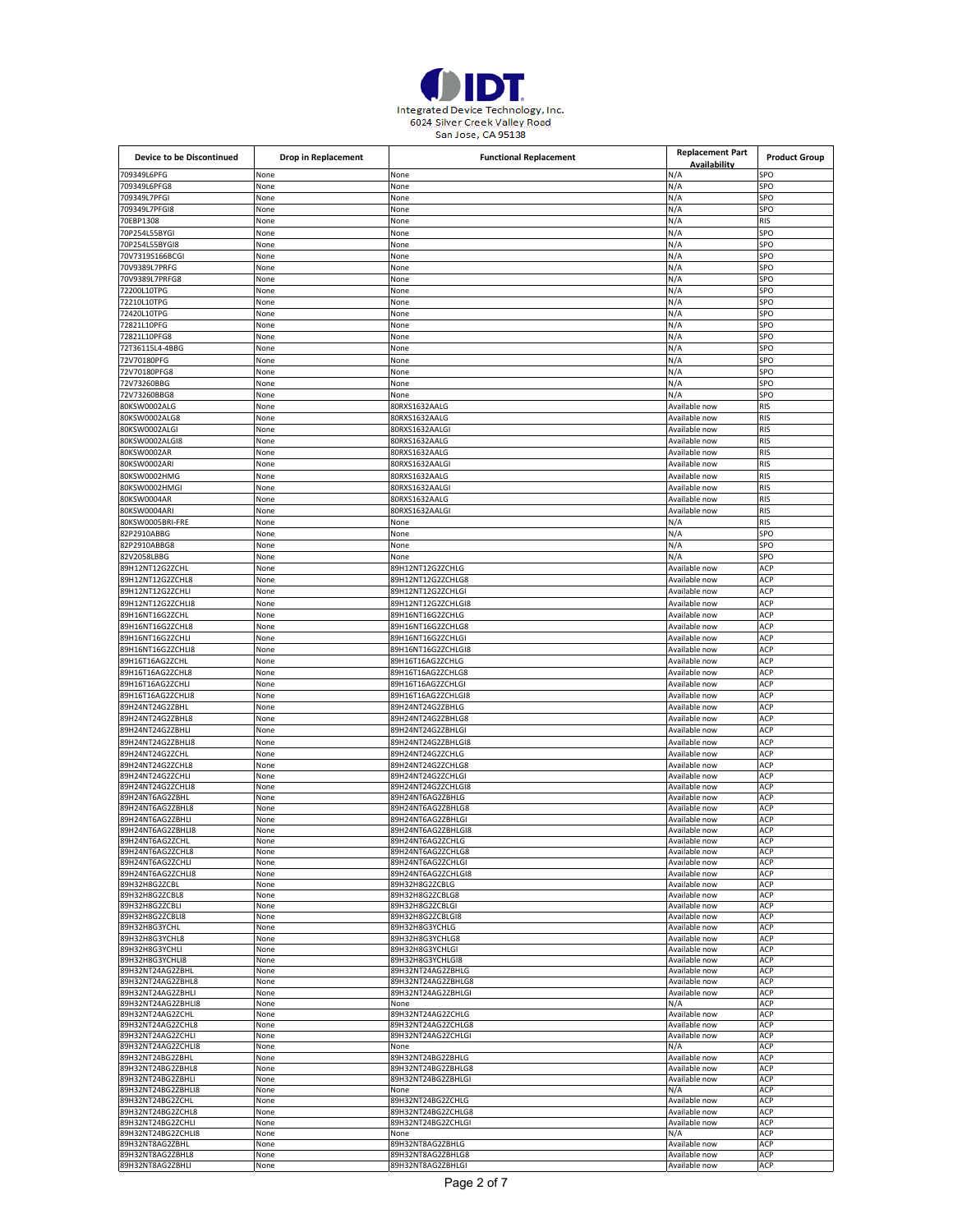

| <b>Device to be Discontinued</b>     | Drop in Replacement     | <b>Functional Replacement</b>          | <b>Replacement Part</b>        | <b>Product Group</b> |
|--------------------------------------|-------------------------|----------------------------------------|--------------------------------|----------------------|
|                                      |                         |                                        | Availability                   |                      |
| 89H32NT8AG2ZBHLI8<br>89H32NT8AG2ZCHL | None                    | 89H32NT8AG2ZBHLGI8<br>89H32NT8AG2ZCHLG | Available now<br>Available now | ACP<br>ACP           |
|                                      | None                    | 89H32NT8AG2ZCHLG8                      |                                | ACP                  |
| 89H32NT8AG2ZCHL8<br>89H32NT8AG2ZCHLI | None<br>None            | 89H32NT8AG2ZCHLGI                      | Available now<br>Available now | ACP                  |
| 89H32NT8AG2ZCHLI8                    | None                    | 89H32NT8AG2ZCHLGI8                     | Available now                  | ACP                  |
| 89H32NT8BG2ZBHL                      | None                    | 89H32NT8BG2ZBHLG                       | Available now                  | ACP                  |
| 89H32NT8BG2ZBHL8                     | None                    | 89H32NT8BG2ZBHLG8                      | Available now                  | ACP                  |
| 89H32NT8BG2ZBHLI                     | None                    | 89H32NT8BG2ZBHLGI                      | Available now                  | ACP                  |
| 89H32NT8BG2ZBHLI8                    | None                    | 89H32NT8BG2ZBHLGI8                     | Available now                  | ACP                  |
| 89H32NT8BG2ZCHL                      | None                    | 89H32NT8BG2ZCHLG                       | Available now                  | ACP                  |
| 89H32NT8BG2ZCHL8                     | None                    | 89H32NT8BG2ZCHLG8                      | Available now                  | ACP                  |
| 89H32NT8BG2ZCHLI                     | None                    | 89H32NT8BG2ZCHLGI                      | Available now                  | ACP                  |
| 89H32NT8BG2ZCHLI8                    | None                    | 89H32NT8BG2ZCHLGI8                     | Available now                  | ACP                  |
| 89H32T8G2ZCBL                        | None                    | 89H32H8G2ZCBLG                         | Available now<br>Available now | ACP<br>ACP           |
| 89H32T8G2ZCBL8<br>89H32T8G2ZCBLI     | None<br>None            | 89H32H8G2ZCBLG8<br>89H32H8G2ZCBLGI     | Available now                  | ACP                  |
| 89H32T8G2ZCBLI8                      | None                    | 89H32H8G2ZCBLGI8                       | Available now                  | ACP                  |
| 89H34H16G2ZCBL                       | None                    | 89H34H16G2ZCBLG                        | Available now                  | ACP                  |
| 89H34H16G2ZCBLI                      | None                    | 89H34H16G2ZCBLGI                       | Available now                  | ACP                  |
| 89H48H12AG2ZCBL                      | None                    | 89H48H12AG2ZCBLG                       | Available now                  | ACP                  |
| 89H48H12AG2ZCBLI                     | None                    | 89H48H12AG2ZCBLGI                      | Available now                  | ACP                  |
| 89H48H12BG2ZCBL                      | None                    | 89H48H12BG2ZCBLG                       | Available now                  | ACP                  |
| 89H48H12BG2ZCBLI                     | None                    | 89H48H12BG2ZCBLG                       | Available now                  | ACP                  |
| 89H48H12G2ZCBL                       | None                    | 89H48H12G2ZCBLG                        | Available now                  | ACP                  |
| 89H48H12G2ZCBL8                      | None                    | 89H48H12G2ZCBLG8                       | Available now                  | ACP                  |
| 89H48H12G2ZCBLI                      | None                    | 89H48H12G2ZCBLGI                       | Available now                  | ACP                  |
| 89H48H12G2ZCBLI8<br>89H48H12G2ZDBL   | None<br>None            | 89H48H12G2ZCBLGI8<br>89H48H12G2ZDBLG   | Available now<br>Available now | ACP<br>ACP           |
| 89H48H12G2ZDBL8                      | None                    | 89H48H12G2ZDBLG8                       | Available now                  | ACP                  |
| 89H48H12G2ZDBLI                      | None                    | 89H48H12G2ZDBLGI                       | Available now                  | ACP                  |
| 89H48H12G2ZDBLI8                     | None                    | 89H48H12G2ZDBLGI8                      | Available now                  | ACP                  |
| 89H48H12G3YBHLG                      | 89H48H12G3YCHLG         | None                                   | Available now                  | ACP                  |
| 89H48H12G3YCHL                       | None                    | 89H48H12G3YCHLG                        | Available now                  | ACP                  |
| 89H48H12G3YCHL8                      | None                    | 89H48H12G3YCHLG8                       | Available now                  | ACP                  |
| 89H48H12G3YCHLI                      | None                    | 89H48H12G3YCHLGI                       | Available now                  | ACP                  |
| 89H48H12G3YCHLI8                     | None                    | 89H48H12G3YCHLGI8                      | Available now                  | ACP                  |
| 89H48T12G2ZCBL<br>89H48T12G2ZCBL8    | None                    | 89H48T12G2ZCBLG                        | Available now                  | ACP                  |
|                                      | None                    | 89H48T12G2ZCBLG8                       | Available now                  | ACP<br>ACP           |
| 89H48T12G2ZCBLI<br>89H48T12G2ZCBLI8  | None<br>None            | 89H48T12G2ZCBLGI<br>89H48T12G2ZCBLGI8  | Available now<br>Available now | ACP                  |
| 89H48T12G2ZDBL                       | None                    | 89H48T12G2ZDBLG                        | Available now                  | ACP                  |
| 89H48T12G2ZDBL8                      | None                    | 89H48T12G2ZDBLG8                       | Available now                  | ACP                  |
| 89H48T12G2ZDBLI                      | None                    | 89H48T12G2ZDBLGI                       | Available now                  | ACP                  |
| 89H48T12G2ZDBLI8                     | None                    | 89H48T12G2ZDBLGI8                      | Available now                  | ACP                  |
| 89H64H16AG2ZCBL                      | None                    | 89H64H16AG2ZCBLG                       | Available now                  | ACP                  |
| 89H64H16AG2ZCBLI                     | None                    | 89H64H16AG2ZCBLGI                      | Available now                  | ACP                  |
| 89H64H16G2ZCBL                       | None                    | 89H64H16G2ZCBLG                        | Available now                  | ACP                  |
| 89H64H16G2ZCBLI                      | None                    | 89H64H16G2ZCBLGI                       | Available now                  | ACP                  |
| 89H64H16G3YBBLG<br>89H64H16G3YCBL    | 89H64H16G3YCBLG<br>None | None<br>89H64H16G3YCBLG                | Available now<br>Available now | ACP<br>ACP           |
| 89H64H16G3YCBLI                      | None                    | 89H64H16G3YCBLGI                       | Available now                  | ACP                  |
| 89HAL808G2ZBHL                       | None                    | None                                   | N/A                            | ACP                  |
| 89HAL808G2ZBHL8                      | None                    | None                                   | N/A                            | ACP                  |
| 89HAL808G2ZBHLG                      | None                    | None                                   | N/A                            | ACP                  |
| 89HAL808G2ZBHLG8                     | None                    | None                                   | N/A                            | ACP                  |
| 89HAL808G2ZBHLGI                     | None                    | None                                   | N/A                            | ACP                  |
| 89HAL808G2ZBHLGI8                    | None                    | None                                   | N/A                            | ACP                  |
| 89HAL808G2ZBHLI                      | None                    | None                                   | N/A                            | ACP                  |
| 89HAL808G2ZBHLI8                     | None                    | None                                   | N/A                            | ACP                  |
| 89HAL808G2ZCHL<br>89HAL808G2ZCHL8    | None<br>None            | None<br>None                           | N/A<br>N/A                     | ACP<br>ACP           |
| 89HAL808G2ZCHLG                      | None                    | None                                   | N/A                            | ACP                  |
| 89HAL808G2ZCHLG8                     | None                    | None                                   | N/A                            | ACP                  |
| 89HAL808G2ZCHLI                      | None                    | None                                   | N/A                            | ACP                  |
| 89HAL808G2ZCHLI8                     | None                    | None                                   | N/A                            | ACP                  |
| 89HI0524G2PSZCALG                    | None                    | None                                   | N/A                            | ACP                  |
| 89HI0524G2PSZCALG8                   | None                    | None                                   | N/A                            | ACP                  |
| 89HMPEB383ZBNQ                       | None                    | None                                   | N/A                            | ACP                  |
| 89HMPEB383ZBNQ8                      | None                    | None                                   | N/A                            | ACP                  |
| 89HMPEB383ZBNQG<br>89HMPEB383ZBNQG8  | None<br>None            | None<br>None                           | N/A<br>N/A                     | ACP<br>ACP           |
| 89HMPEB383ZBNQGI                     | None                    | None                                   | N/A                            | ACP                  |
| 89HMPEB383ZBNQGI8                    | None                    | None                                   | N/A                            | ACP                  |
| 89HMPEB383ZBNQI                      | None                    | None                                   | N/A                            | ACP                  |
| 89HMPEB383ZBNQI8                     | None                    | None                                   | N/A                            | ACP                  |
| 89HP0504PZBAB                        | None                    | 89HP0504PZBABG                         | Available now                  | ACP                  |
| 89HP0504PZBAB8                       | None                    | 89HP0504PZBABG8                        | Available now                  | ACP                  |
| 89HP0504PZBABI                       | None                    | 89HP0504PZBABGI8                       | Available now                  | ACP                  |
| 89HP0504PZBABI8                      | None                    | 89HP0504PZBABGI8                       | Available now                  | ACP                  |
| 89HP0508PZBAB                        | None                    | 89HP0508PZBABG                         | Available now                  | ACP                  |
| 89HP0508PZBAB8<br>89HP0508PZBABI     | None<br>None            | 89HP0508PZBABG8<br>89HP0508PZBABGI     | Available now<br>Available now | ACP<br>ACP           |
| 89HP0508PZBABI8                      | None                    | 89HP0508PZBABGI8                       | Available now                  | ACP                  |
| 89HP0604RZBAB                        | None                    | 89HP0604RZBABG                         | Available now                  | ACP                  |
| 89HP0604RZBAB8                       | None                    | 89HP0604RZBABG8                        | Available now                  | ACP                  |
| 89HP0604RZBABI                       | None                    | 89HP0604RZBABGI8                       | Available now                  | ACP                  |
| 89HP0604RZBABI8                      | None                    | 89HP0604RZBABGI8                       | Available now                  | ACP                  |
| 89HP0604SZBAB                        | None                    | 89HP0604SZBABG                         | Available now                  | ACP                  |
| 89HP0604SZBAB8                       | None                    | 89HP0604SZBABG8                        | Available now                  | ACP                  |
| 89HP0604SZBABI                       | None                    | 89HP0604SZBABGI                        | Available now                  | ACP                  |
| 89HP0604SZBABI8                      | None                    | 89HP0604SZBABGI8                       | Available now                  | ACP<br>ACP           |
| 89HP0604XZBAB                        | None                    | 89HP0604XZBABG                         | Available now                  |                      |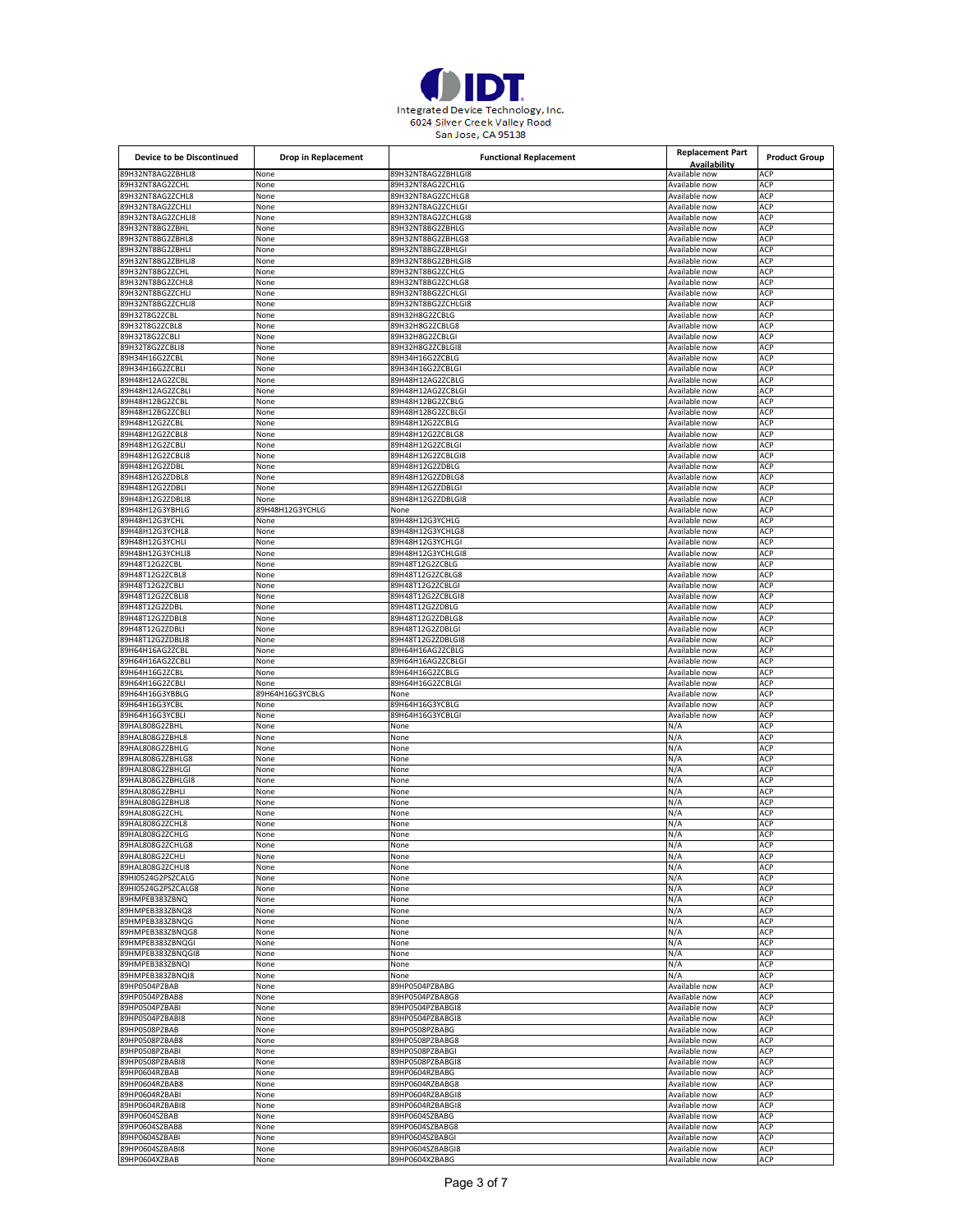

| <b>Device to be Discontinued</b>      | Drop in Replacement | <b>Functional Replacement</b>          | <b>Replacement Part</b><br>Availability | <b>Product Group</b> |
|---------------------------------------|---------------------|----------------------------------------|-----------------------------------------|----------------------|
| 89HP0604XZBAB8                        | None                | 89HP0604XZBABG8                        | Available now                           | ACP                  |
| 89HP0604XZBABI                        | None                | 89HP0604XZBABGI                        | Available now                           | ACP                  |
| 89HP0604XZBABI8                       | None                | 89HP0604XZBABGI8                       | Available now                           | ACP                  |
| 89HP0608RZBAB                         | None                | 89HP0608RZBABG                         | Available now                           | ACP                  |
| 89HP0608RZBAB8                        | None                | 89HP0608RZBABG8                        | Available now                           | ACP                  |
| 89HP0608RZBABI                        | None                | 89HP0608RZBABGI                        | Available now                           | ACP                  |
| 89HP0608RZBABI8                       | None                | 89HP0608RZBABGI8                       | Available now                           | ACP                  |
| 89HP0608SZBAB                         | None                | 89HP0608SZBABG                         | Available now                           | ACP                  |
| 89HP0608SZBAB8                        |                     | 89HP0608SZBABG8                        |                                         | ACP                  |
|                                       | None                |                                        | Available now                           |                      |
| 39HP0608SZBABI                        | None                | 89HP0608SZBABGI                        | Available now                           | ACP                  |
| 89HP0608SZBABI8                       | None                | 89HP0608SZBABGI8                       | Available now                           | ACP                  |
| 89HP0608XZBAB                         | None                | 89HP0608XZBABG                         | Available now                           | ACP                  |
| 39HP0608XZBAB8                        | None                | 89HP0608XZBABG8                        | Available now                           | ACP                  |
| 89HP0608XZBABI                        | None                | 89HP0608XZBABGI                        | Available now                           | ACP                  |
| 89HP0608XZBABI8                       | None                | 89HP0608XZBABGI8                       | Available now                           | ACP                  |
| 39HPEB383ZANQG                        | None                | 89HPEB383ZAEMG                         | Available now                           | ACP                  |
| 89HPEB383ZANQG8                       | None                | 89HPEB383ZAEMG8                        | Available now                           | ACP                  |
| 89HPEB383ZANQGI                       |                     | 89HPEB383ZAEMGI8                       | Available now                           | ACP                  |
|                                       | None                |                                        |                                         |                      |
| 39HPEB383ZANQGI8                      | None                | 89HPEB383ZAEMGI                        | Available now                           | ACP                  |
| 89HPEB383ZBNQ                         | None                | 89HPEB383ZBEMG                         | Available now                           | ACP                  |
| 89HPEB383ZBNQ8                        | None                | 89HPEB383ZBEMG8                        | Available now                           | ACP                  |
| 89HPEB383ZBNQGI                       | None                | 89HPEB383ZBEMGI                        | Available now                           | ACP                  |
| 89HPEB383ZBNQGI8                      | None                | 89HPEB383ZBEMGI8                       | Available now                           | ACP                  |
| 89HPEB383ZBNQI                        | None                | 89HPEB383ZBEMGI                        | Available now                           | ACP                  |
| 39HPEB383ZBNQI8                       | None                | 89HPEB383ZBEMGI8                       | Available now                           | ACP                  |
|                                       |                     |                                        |                                         |                      |
| 89HPES10T4G2ZABC                      | 89HPES10T4G2ZBBC    | None                                   | Available now                           | ACP                  |
| 89HPES10T4G2ZABC8                     | 89HPES10T4G2ZBBC8   | None                                   | Available now                           | ACP                  |
| 39HPES10T4G2ZABCG                     | 89HPES10T4G2ZBBCG   | None                                   | Available now                           | ACP                  |
| 89HPES10T4G2ZABCG8                    | 89HPES10T4G2ZBBCG8  | None                                   | Available now                           | ACP                  |
| 89HPES10T4G2ZABCGI                    | 89HPES10T4G2ZBBCGI  | None                                   | Available now                           | ACP                  |
| 39HPES10T4G2ZABCI                     | 89HPES10T4G2ZBBCI   | None                                   | Available now                           | ACP                  |
| 89HPES10T4G2ZABCI8                    | 89HPES10T4G2ZBBCI8  | None                                   | Available now                           | ACP                  |
|                                       |                     |                                        |                                         |                      |
| 89HPES12N3A2ZCBC                      | None                | 89HPES12N3A2ZCBCG                      | Available now                           | ACP                  |
| 89HPES12N3A2ZCBC8                     | None                | 89HPES12N3A2ZCBCG8                     | Available now                           | ACP                  |
| 89HPES12N3A2ZCBCI                     | None                | 89HPES12N3A2ZCBCGI                     | Available now                           | ACP                  |
| 89HPES12N3A2ZCBCI8                    | None                | None                                   | N/A                                     | ACP                  |
| 89HPES12N3AZCBC                       | None                | 89HPES12N3AZCBCG                       | Available now                           | ACP                  |
| 39HPES12N3AZGBC                       | None                | 89HPES12N3AZGBCG                       | Available now                           | ACP                  |
| 89HPES12N3AZGBC8                      | None                | 89HPES12N3AZGBCG8                      | Available now                           | ACP                  |
|                                       |                     |                                        |                                         | ACP                  |
| 89HPES12N3AZGBCI                      | None                | 89HPES12N3AZGBCGI                      | Available now                           |                      |
| 39HPES12N3AZGBCI8                     | None                | 89HPES12N3AZGBCGI8                     | Available now                           | ACP                  |
| 89HPES12N3YCBC                        | None                | None                                   | N/A                                     | ACP                  |
| 89HPES12N3YCBCG                       | None                | None                                   | N/A                                     | ACP                  |
| 39HPES12NT3ZBBC                       | None                | 89HPES12NT3ZBBCG                       | Available now                           | ACP                  |
| 89HPES12NT3ZBBC8                      | None                | 89HPES12NT3ZBBCG8                      | Available now                           | ACP                  |
| 89HPES12NT3ZBBCI                      | None                | 89HPES12NT3ZBBCGI                      | Available now                           | ACP                  |
| 39HPES12NT3ZBBCI8                     | None                | None                                   | N/A                                     | ACP                  |
|                                       |                     |                                        |                                         | ACP                  |
| 89HPES12T3G2ZABC                      | None                | 89HPES12T3G2ZBBCG                      | Available now                           |                      |
| 89HPES12T3G2ZABC8                     | None                | 89HPES12T3G2ZBBCG8                     | Available now                           | ACP                  |
| 39HPES12T3G2ZABCG                     | None                | 89HPES12T3G2ZBBCG                      | Available now                           | ACP                  |
| 89HPES12T3G2ZABCG8                    | None                | 89HPES12T3G2ZBBCG8                     | Available now                           | ACP                  |
| 89HPES12T3G2ZBBC                      | None                | 89HPES12T3G2ZBBCG                      | Available now                           | ACP                  |
| 39HPES12T3G2ZBBC8                     | None                | 89HPES12T3G2ZBBCG8                     | Available now                           | ACP                  |
| 89HPES12T3G2ZBBCI                     | None                | 89HPES12T3G2ZBBCGI                     | Available now                           | ACP                  |
| 89HPES12T3G2ZBBCI8                    | None                | None                                   | N/A                                     | ACP                  |
| 39HPES16H16ZABL                       |                     | 89H16NT16G2ZCHLG                       | Available now                           | ACP                  |
|                                       | None                |                                        |                                         |                      |
| 89HPES16H16ZABLG                      | None                | 89H16NT16G2ZCHLG                       | Available now                           | ACP                  |
| 89HPES16H16ZABLGI                     | None                | 89H16NT16G2ZCHLGI                      | Available now                           | ACP                  |
| 89HPES16H16ZABLI                      | None                | 89H16NT16G2ZCHLGI                      | Available now                           | ACP                  |
| 39HPES16H16ZABR                       | None                | 89H16NT16G2ZCHLG                       | Available now                           | ACP                  |
| 89HPES16H16ZABRI                      | None                | 89H16NT16G2ZCHLGI                      | Available now                           | ACP                  |
| 39HPES16NT2ZBBC                       | vone                | vone                                   | N/A                                     | ACF                  |
| 89HPES16NT2ZBBC8                      | None                | None                                   | N/A                                     | ACP                  |
| 89HPES16NT2ZBBCG                      | None                | None                                   | N/A                                     | ACP                  |
|                                       |                     |                                        |                                         |                      |
| 89HPES16NT2ZBBCG8                     | None                | None                                   | N/A                                     | ACP                  |
| 39HPES16NT2ZBBCGI                     | None                | None                                   | N/A                                     | ACP                  |
| 89HPES16NT2ZBBCGI8                    | None                | None                                   | N/A                                     | ACP                  |
| 89HPES16NT2ZBBCI                      | None                | None                                   | N/A                                     | ACP                  |
| 39HPES16NT2ZBBCI8                     | None                | None                                   | N/A                                     | ACP                  |
| 89HPES16T16ZABL                       | None                | 89HPES16T16ZABR                        | Available now                           | ACP                  |
| 89HPES16T4AG2ZBAL                     | None                | 89HPES16T4AG2ZCALG                     | Available now                           | ACP                  |
| 89HPES16T4AG2ZBAL8                    | None                | 89HPES16T4AG2ALG8                      | Available now                           | ACP                  |
|                                       |                     |                                        |                                         |                      |
| 89HPES16T4AG2ZBALG                    | None                | 89HPES16T4AG2ZCALG                     | Available now                           | ACP                  |
| 89HPES16T4AG2ZBALI                    | None                | 89HPES16T4AG2ALGI                      | Available now                           | ACP                  |
| 89HPES16T4AG2ZCAL                     |                     |                                        | Available now                           | ACP                  |
|                                       | None                | 89HPES16T4AG2ZCALG                     |                                         |                      |
| 89HPES16T4AG2ZCAL8                    | None                | 89HPES16T4AG2ZCALG                     | Available now                           | ACP                  |
| 89HPES16T4AG2ZCALI                    | None                | 89HPES16T4AG2ALGI                      | Available now                           | ACP                  |
| 89HPES16T4ZHBC                        | None                | 89HPES16T4ZHBCG                        | Available now                           | ACP                  |
|                                       |                     |                                        |                                         |                      |
| 89HPES22H16ZABL                       | None                | None                                   | N/A                                     | ACP                  |
| 89HPES22H16ZABL8                      | None                | None                                   | N/A                                     | ACP                  |
| 39HPES22H16ZABLI                      | None                | None                                   | N/A                                     | ACP                  |
| 89HPES22H16ZABLI8                     | None                | None                                   | N/A                                     | ACP                  |
| 89HPES22H16ZABR                       | None                | None                                   | N/A                                     | ACP                  |
| 89HPES22H16ZABR8                      | None                | None                                   | N/A                                     | ACP                  |
| 89HPES22H16ZABRI                      | None                | None                                   | N/A                                     | ACP                  |
|                                       |                     |                                        |                                         |                      |
| 89HPES22H16ZABRI8                     | None                | None                                   | N/A                                     | ACP                  |
| 89HPES22T16ZABL                       | None                | 89HPES22T16ZABR                        | Available now                           | ACP                  |
| 39HPES24N3A1ZCBX                      | None                | 89HPES24T3G2ZCALG                      | Available now                           | ACP                  |
| 89HPES24N3A1ZCBXG                     | None                | 89HPES24T3G2ZCALG                      | Available now                           | ACP                  |
| 89HPES24N3A1ZCBXGI                    | None                | 89HPES24T3G2ZCALG                      | Available now                           | ACP                  |
| 39HPES24N3A1ZCBXI<br>89HPES24N3A2ZCBX | None<br>None        | 89HPES24T3G2ZCALG<br>89HPES24T3G2ZCALG | Available now<br>Available now          | ACP<br>ACP           |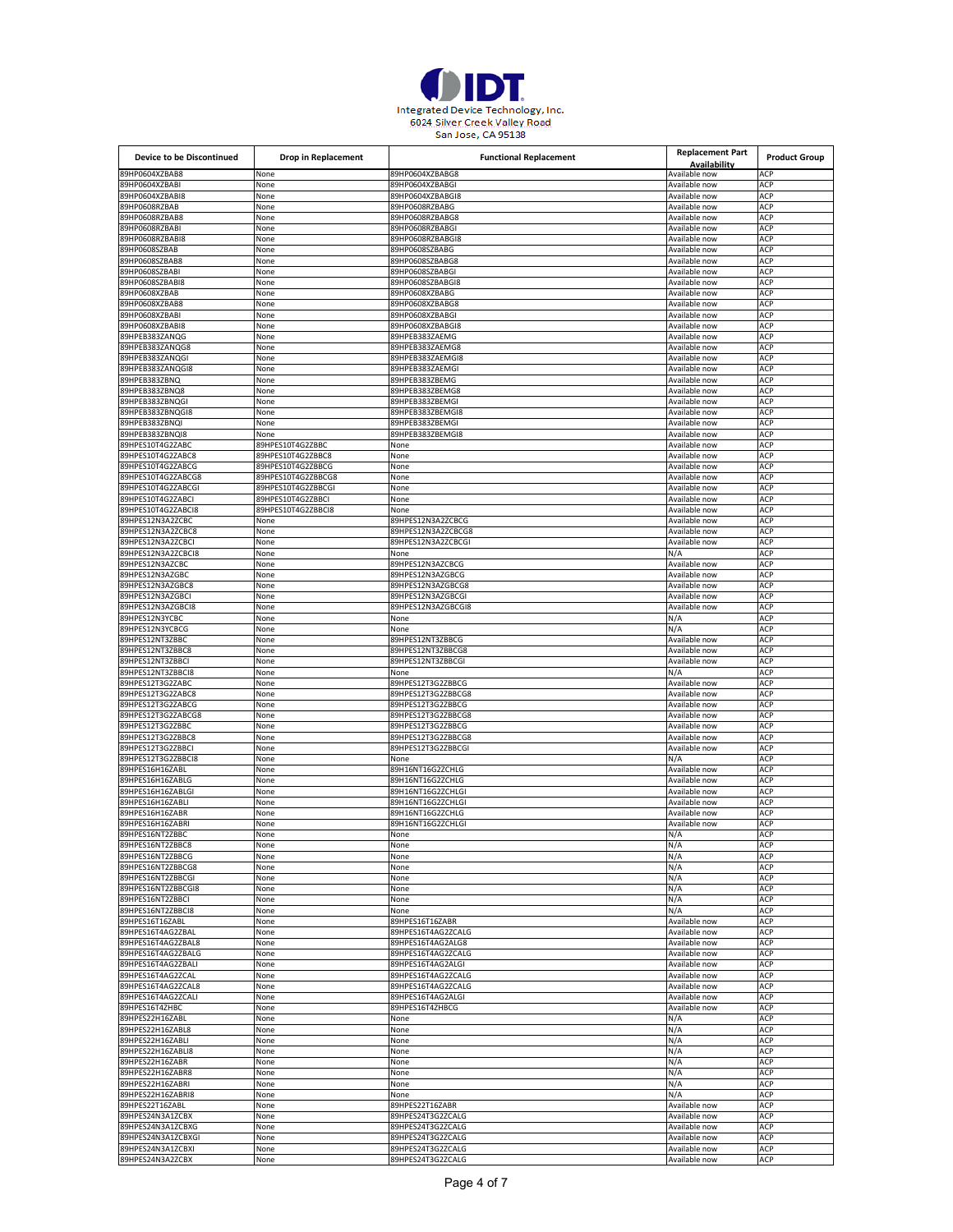

| <b>Device to be Discontinued</b>        | Drop in Replacement                      | <b>Functional Replacement</b>            | <b>Replacement Part</b>        | <b>Product Group</b> |
|-----------------------------------------|------------------------------------------|------------------------------------------|--------------------------------|----------------------|
|                                         |                                          |                                          | Availability                   |                      |
| 89HPES24N3A2ZCBXG                       | None                                     | 89HPES24T3G2ZCALG                        | Available now                  | ACP                  |
| 39HPES24N3A2ZCBXGI                      | None                                     | 89HPES24T3G2ZCALG<br>89HPES24T3G2ZCALG   | Available now                  | ACP                  |
| 89HPES24N3A2ZCBXI<br>89HPES24N3AZCBX    | None<br>None                             | 89HPES24T3G2ZCALG                        | Available now<br>Available now | ACP<br>ACP           |
| 39HPES24N3AZCBXG                        | None                                     | 89HPES24T3G2ZCALG                        | Available now                  | ACP                  |
| 89HPES24N3AZGBX                         | None                                     | 89HPES24T3G2ZCALG                        | Available now                  | ACP                  |
| 89HPES24N3AZGBXG                        | None                                     | 89HPES24T3G2ZCALG                        | Available now                  | ACP                  |
| 39HPES24N3YCBX                          | None                                     | 89HPES24T3G2ZCALG                        | Available now                  | ACP                  |
| 89HPES24N3YCBXG                         | None                                     | 89HPES24T3G2ZCALG                        | Available now                  | ACP                  |
| 89HPES24N3YDBX                          | None                                     | 89HPES24T3G2ZCALG                        | Available now                  | ACP                  |
| 89HPES24N3YDBXG                         | None                                     | 89HPES24T3G2ZCALG                        | Available now                  | ACP                  |
| 89HPES24NT3ZBBX                         | None                                     | None                                     | N/A                            | ACP                  |
| 89HPES24NT3ZBBXG                        | None                                     | None                                     | N/A                            | ACP                  |
| 89HPES24NT3ZBBXGI                       | None                                     | None                                     | N/A                            | ACP                  |
| 89HPES24NT3ZBBXI                        | None                                     | None                                     | N/A                            | ACP                  |
| 39HPES24T3G2ZBAL                        | None                                     | 89HPES24T3G2ZCALG                        | Available now                  | ACP                  |
| 89HPES24T3G2ZBAL8                       | None                                     | 89HPES24T3G2ZCALG8                       | Available now                  | ACP                  |
| 89HPES24T3G2ZBALG                       | 89HPES24T3G2ZCALG                        | None                                     | Available now                  | ACP                  |
| 89HPES24T3G2ZBALG8                      | 89HPES24T3G2ZCALG8                       | None                                     | Available now                  | ACP                  |
| 89HPES24T3G2ZBALGI                      | 89HPES24T3G2ZCALGI                       | None                                     | Available now                  | ACP                  |
| 39HPES24T3G2ZBALI                       | None                                     | 89HPES24T3G2ZCALGI                       | Available now                  | ACP                  |
| 89HPES24T3G2ZBALI8                      | None                                     | 89HPES24T3G2ZCALGI                       | Available now                  | ACP                  |
| 89HPES24T3G2ZBBL                        | None                                     | 89HPES24T3G2ZCALG                        | Available now                  | ACP                  |
| 89HPES24T3G2ZBBL8                       | None                                     | 89HPES24T3G2ZCALG8                       | Available now                  | ACP                  |
| 89HPES24T3G2ZBBLG                       | None                                     | 89HPES24T3G2ZCALG                        | Available now                  | ACP                  |
| 89HPES24T3G2ZBBLG8                      | None                                     | 89HPES24T3G2ZCALG8<br>89HPES24T3G2ZCALGI | Available now                  | ACP                  |
| 39HPES24T3G2ZBBLGI<br>89HPES24T3G2ZBBLI | None                                     | 89HPES24T3G2ZCALGI                       | Available now<br>Available now | ACP<br>ACP           |
| 89HPES24T3G2ZBBLI8                      | None<br>None                             | None                                     | N/A                            | ACP                  |
| 39HPES24T3G2ZCAL                        | None                                     | 89HPES24T3G2ZCALG                        | Available now                  | ACP                  |
| 89HPES24T3G2ZCAL8                       | None                                     | 89HPES24T3G2ZCALG8                       | Available now                  | ACP                  |
| 89HPES24T3G2ZCALI                       | None                                     | 89HPES24T3G2ZCALGI                       | Available now                  | ACP                  |
| 39HPES24T3G2ZCALI8                      | None                                     | None                                     | ۷/A                            | ACP                  |
| 89HPES24T3G2ZEALG                       | 89HPES24T3G2ZCALG                        | None                                     | Available now                  | ACP                  |
| 89HPES24T3G2ZFALG                       | 89HPES24T3G2ZCALG                        | None                                     | Available now                  | ACP                  |
| 89HPES24T61ZCBX                         | None                                     | 89HPES24T6G2ZCALG                        | Available now                  | ACP                  |
| 89HPES24T61ZCBXG                        | None                                     | 89HPES24T6G2ZCALG                        | Available now                  | ACP                  |
| 89HPES24T61ZCBXGI                       | None                                     | 89HPES24T6G2ZCALGI                       | Available now                  | ACP                  |
| 89HPES24T61ZCBXI                        | None                                     | 89HPES24T6G2ZCALGI                       | Available now                  | ACP                  |
| 89HPES24T6G2ZBAI                        | 89HPES24T6G2ZCALG                        | None                                     | Available now                  | ACP                  |
| 89HPES24T6G2ZBAL8                       | 89HPES24T6G2ZCALG8                       | None                                     | Available now                  | ACP                  |
| 39HPES24T6G2ZBALG                       | 89HPES24T6G2ZCALG                        | None                                     | Available now                  | ACP                  |
| 89HPES24T6G2ZBALG8                      | 89HPES24T6G2ZCALG8                       | None                                     | Available now                  | ACP                  |
| 89HPES24T6G2ZBALGI                      | 89HPES24T6G2ZCALGI                       | None                                     | Available now                  | ACP                  |
| 89HPES24T6G2ZBALI                       | 89HPES24T6G2ZCALGI                       | None                                     | Available now                  | ACP                  |
| 39HPES24T6G2ZBALI8                      | 89HPES24T6G2ZCALGI                       | None                                     | Available now                  | ACP                  |
| 89HPES24T6G2ZBBL                        | None                                     | 89HPES24T6G2ZCALG                        | Available now                  | ACP                  |
| 89HPES24T6G2ZBBL8                       | None                                     | 89HPES24T6G2ZCALG8                       | Available now                  | ACP                  |
| 89HPES24T6G2ZBBLG                       | None                                     | 89HPES24T6G2ZCALG                        | Available now                  | ACP                  |
| 89HPES24T6G2ZBBLG8                      | None                                     | 89HPES24T6G2ZCALG8                       | Available now                  | ACP                  |
| 89HPES24T6G2ZBBLGI                      | None                                     | 89HPES24T6G2ZCALGI                       | Available now                  | ACP                  |
| 39HPES24T6G2ZBBLI                       | None                                     | 89HPES24T6G2ZCALGI                       | Available now                  | ACP                  |
| 89HPES24T6G2ZBBLI8                      | None                                     | None                                     | ۷/A                            | ACP<br>ACP           |
| 89HPES24T6G2ZCAL<br>39HPES24T6G2ZCAL8   | 89HPES24T6G2ZCALG                        | None                                     | Available now                  |                      |
|                                         | 89HPES24T6G2ZCALG8                       | None                                     | Available now                  | ACP<br>ACP           |
| 89HPES24T6G2ZCALI<br>89HPES24T6G2ZCALI8 | 89HPES24T6G2ZCALGI<br>89HPES24T6G2ZCALGI | None<br>None                             | Available now<br>Available now | ACP                  |
| 39HPES24T6ZCBX                          | None                                     | 39HPES24T6G2ZCALG                        | Available now                  | ACP                  |
| 89HPES24T6ZCBXG                         | None                                     | 89HPES24T6G2ZCALG                        | Available now                  | ACP                  |
| 89HPES24T6ZGBX                          | None                                     | 89HPES24T6G2ZCALG                        | Available now                  | ACP                  |
| 89HPES24T6ZGBXG                         | None                                     | 89HPES24T6G2ZCALG                        | Available now                  | ACP                  |
| 89HPES32H8ZAAL                          | None                                     | 89H32H8G2ZCBLG                           | Available now                  | ACP                  |
| 89HPES32H8ZAALI                         | None                                     | 89H32H8G2ZCBLGI                          | Available now                  | ACP                  |
| 89HPES32H8ZAAR                          | None                                     | 89H32H8G2ZCBLG                           | Available now                  | ACP                  |
| 89HPES32H8ZAARI                         | None                                     | 89H32H8G2ZCBLGI                          | Available now                  | ACP                  |
| 89HPES32T8ZHBX                          | None                                     | 89H32H8G2ZCBLG                           | Available now                  | ACP                  |
| 89HPES32T8ZHBXG                         | None                                     | 89H32H8G2ZCBLG                           | Available now                  | ACP                  |
| 89HPES33H13ZABL                         | None                                     | None                                     | N/A                            | ACP                  |
| 89HPES33H13ZABLI                        | None                                     | None                                     | N/A                            | ACP                  |
| 89HPES33H13ZABR                         | None                                     | None                                     | N/A                            | ACP                  |
| 89HPES33H13ZABRI                        | None                                     | None                                     | N/A                            | ACP                  |
| 89HPES34H16ZABL                         | None                                     | 89HPES34H16ZABLG                         | Available now                  | ACP                  |
| 89HPES34H16ZABLI                        | None                                     | 89HPES34H16ZABLGI                        | Available now                  | ACP                  |
| 89HPES34T16ZABL                         | None                                     | 89HPES34T16ZABR                          | Available now                  | ACP                  |
| 89HPES3T3ZBBC                           | None                                     | 89HPES3T3ZBBCG                           | Available now                  | ACP                  |
| 89HPES3T3ZBBC8                          | None                                     | 89HPES3T3ZBBCG8                          | Available now                  | ACP                  |
| 89HPES3T3ZBBCI                          | None                                     | 89HPES3T3ZBBCGI<br>89HPES3T3ZBBCGI8      | Available now                  | ACP<br>ACP           |
| 89HPES3T3ZBBCI8<br>89HPES3T3ZBNQG       | None<br>None                             | 89HPES3T3ZBBCG                           | Available now<br>Available now | ACP                  |
| 89HPES3T3ZBNQG8                         |                                          | 89HPES3T3ZBBCG8                          | Available now                  | ACP                  |
| 89HPES3T3ZBNQGI                         | None                                     | 89HPES3T3ZBBCGI                          |                                | ACP                  |
| 89HPES3T3ZBNQGI8                        | None<br>None                             | 89HPES3T3ZBBCGI8                         | Available now<br>Available now | ACP                  |
| 89HPES48H12ZABL                         | None                                     | 89HPES48H12ZABLG                         | Available now                  | ACP                  |
| 89HPES48H12ZABLI                        | None                                     | 89HPES48H12ZABLGI                        | Available now                  | ACP                  |
| 89HPES48T12ZABL                         | None                                     | 89HPES48T12ZABR                          | Available now                  | ACP                  |
| 89HPES48T12ZABLI                        | None                                     | 89HPES48T12ZABRI                         | Available now                  | ACP                  |
| 89HPES4T4G2ZBAL                         | None                                     | 89HPES4T4G2ZCALG                         | Available now                  | ACP                  |
| 89HPES4T4G2ZBAL8                        | None                                     | 89HPES4T4G2ZCALG8                        | Available now                  | ACP                  |
| 89HPES4T4G2ZBALG                        | 89HPES4T4G2ZCALG                         | None                                     | Available now                  | ACP                  |
| 89HPES4T4G2ZBALG8                       | 89HPES4T4G2ZCALG8                        | None                                     | Available now                  | ACP                  |
| 89HPES4T4G2ZBALGI                       | 89HPES4T4G2ZCALGI                        | None                                     | Available now                  | ACP                  |
| 89HPES4T4G2ZBALGI8                      | 89HPES4T4G2ZCALGI8                       | None                                     | Available now                  | ACP                  |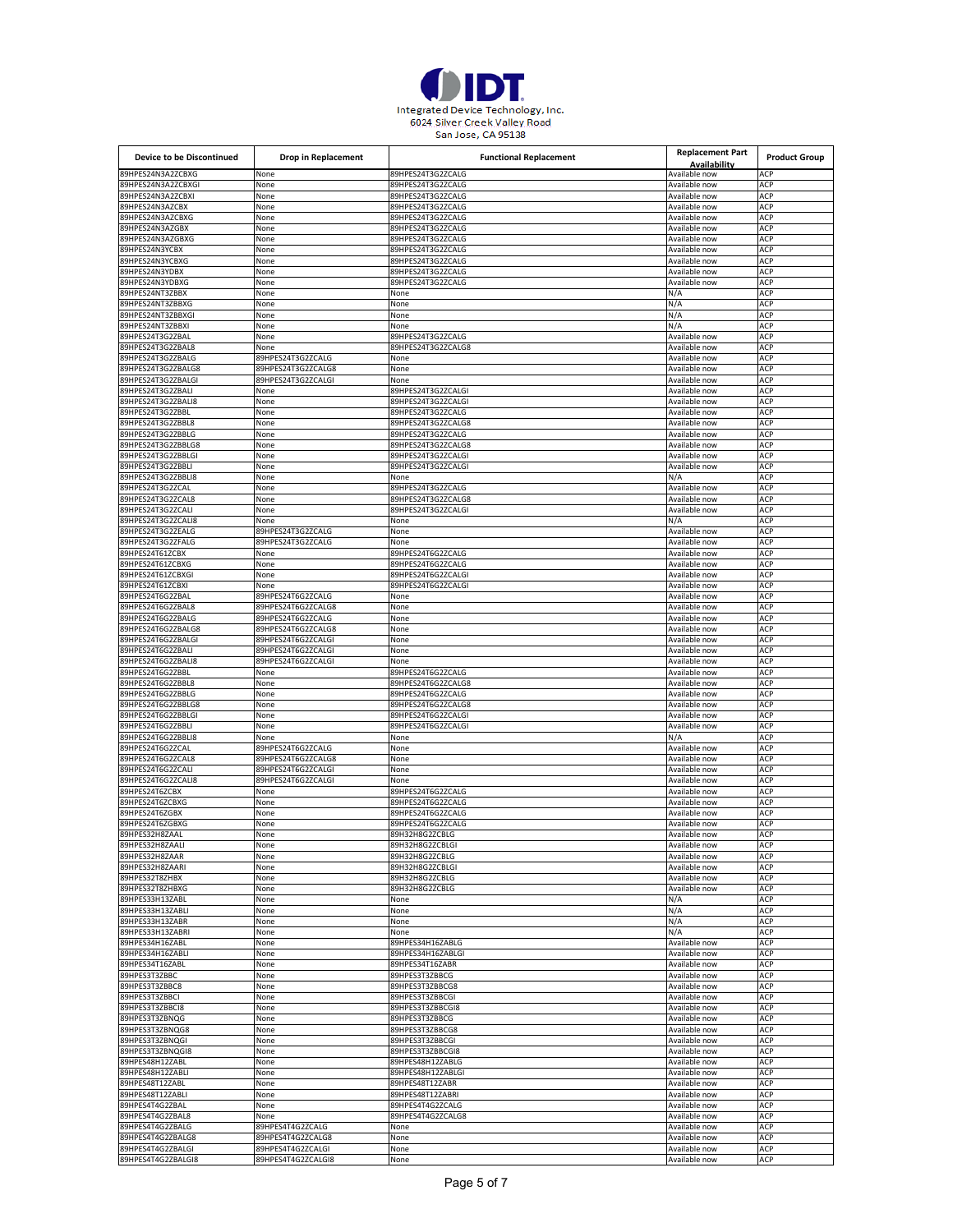

| Device to be Discontinued               | <b>Drop in Replacement</b> | <b>Functional Replacement</b>       | <b>Replacement Part</b>        | <b>Product Group</b>     |
|-----------------------------------------|----------------------------|-------------------------------------|--------------------------------|--------------------------|
| 39HPES4T4G2ZBALI                        |                            | 89HPES4T4G2ZCALGI                   | Availability<br>Available now  | ACP                      |
| 89HPES4T4G2ZBALI8                       | None<br>None               | 89HPES4T4G2ZCALGI8                  | Available now                  | ACP                      |
| 89HPES4T4G2ZCAL                         | None                       | 89HPES4T4G2ZCALG                    | Available now                  | ACP                      |
| 89HPES4T4G2ZCAL8                        | None                       | 89HPES4T4G2ZCALG8                   | Available now                  | ACP                      |
| 89HPES4T4G2ZCALI                        | None                       | 89HPES4T4G2ZCALGI                   | Available now                  | ACP                      |
| 89HPES4T4G2ZCALI8                       | None                       | 89HPES4T4G2ZCALGI8                  | Available now                  | ACP                      |
| 89HPES4T4ZBBC                           | None                       | 89HPES4T4ZBBCG                      | Available now                  | ACP                      |
| 39HPES4T4ZBBC8<br>89HPES4T4ZBBCI        | None<br>None               | 89HPES4T4ZBBCG8<br>89HPES4T4ZBBCGI  | Available now<br>Available now | ACP<br>ACP               |
| 89HPES4T4ZBBCI8                         | None                       | 89HPES4T4ZBBCGI8                    | Available now                  | ACP                      |
| 39HPES5T5ZBBC                           | None                       | 89HPES5T5ZBBCG                      | Available now                  | ACP                      |
| 89HPES5T5ZBBC8                          | None                       | 89HPES5T5ZBBCG8                     | Available now                  | ACP                      |
| 89HPES5T5ZBBCI                          | None                       | 89HPES5T5ZBBCGI                     | Available now                  | ACP                      |
| 89HPES5T5ZBBCI8                         | None                       | 89HPES5T5ZBBCGI8                    | Available now                  | ACP                      |
| 89HPES64H16ZABL                         | None                       | 89HPES64H16ZABLG                    | Available now                  | ACP                      |
| 89HPES64H16ZABLI<br>39HPES6T5ZBBC       | None<br>None               | 89HPES64H16ZABLGI<br>89HPES6T5ZBBCG | Available now<br>Available now | ACP<br>ACP               |
| 89HPES6T5ZBBC8                          | None                       | 89HPES6T5ZBBCG8                     | Available now                  | ACP                      |
| 89HPES6T5ZBBCI                          | None                       | 89HPES6T5ZBBCGI                     | Available now                  | ACP                      |
| 89HPES6T5ZBBCI8                         | None                       | 89HPES6T5ZBBCGI8                    | Available now                  | ACP                      |
| 89HPES6T6G2ZCAL                         | None                       | 89HPES6T6G2ZCALG                    | Available now                  | ACP                      |
| 89HPES6T6G2ZCAL8                        | None                       | 89HPES6T6G2ZCALG8                   | Available now                  | ACP                      |
| 89HPES6T6G2ZCALI                        | None                       | 89HPES6T6G2ZCALGI                   | Available now                  | ACP                      |
| 89HPES6T6G2ZCALI8<br>89HPES8NT2ZBBC     | None<br>None               | 89HPES6T6G2ZCALGI8<br>None          | Available now<br>N/A           | ACP<br>ACP               |
| 89HPES8NT2ZBBC8                         | None                       | None                                | N/A                            | ACP                      |
| 89HPES8NT2ZBBCG                         | None                       | None                                | N/A                            | ACP                      |
| 89HPES8NT2ZBBCG8                        | None                       | None                                | N/A                            | ACP                      |
| 89HPES8NT2ZBBCGI                        | None                       | None                                | N/A                            | ACP                      |
| 89HPES8NT2ZBBCGI8                       | None                       | None                                | N/A                            | ACP                      |
| 89HPES8NT2ZBBCI<br>89HPES8NT2ZBBCI8     | None                       | None                                | N/A<br>N/A                     | ACP<br>ACP               |
| 89HPES8T5AZBBC                          | None<br>None               | None<br>89HPES8T5AZBBCG             | Available now                  | ACP                      |
| 89HPES8T5AZBBC8                         | None                       | 89HPES8T5AZBBCG8                    | Available now                  | ACP                      |
| 89HPES8T5AZBBCI                         | None                       | 89HPES8T5AZBBCGI                    | Available now                  | ACP                      |
| 39HPES8T5AZBBCI8                        | None                       | 89HPES8T5AZBBCGI8                   | Available now                  | ACP                      |
| 89HRM24NT24G2ZBHL                       | None                       | None                                | N/A                            | ACP                      |
| 89HRM24NT24G2ZBHL8                      | None                       | None                                | N/A                            | ACP                      |
| 39HRM24NT24G2ZBHLI<br>89HRM24NT24G2ZCHL | None<br>None               | None<br>None                        | N/A<br>N/A                     | ACP<br>ACP               |
| 89HRM24NT24G2ZCHL8                      | None                       | None                                | N/A                            | ACP                      |
| 89HRM24NT24G2ZCHLI                      | None                       | None                                | N/A                            | ACP                      |
| 89HT0808PYBAB                           | None                       | 89HT0808PYBABG                      | Available now                  | ACP                      |
| 89HT0808PYBAB8                          | None                       | 89HT0808PYBABG8                     | Available now                  | ACP                      |
| 89HT0808PYBABI                          | None                       | 89HT0808PYBABGI                     | Available now                  | ACP                      |
| 89HT0808PYBABI8                         | None                       | 89HT0808PYBABGI8                    | Available now                  | ACP                      |
| 89HT0808PYDAB<br>89HT0808PYDAB8         | None<br>None               | 89HT0808PYDABG<br>89HT0808PYDABG8   | Available now<br>Available now | ACP<br>ACP               |
| 89HT0808PYDABI                          | None                       | 89HT0808PYDABGI                     | Available now                  | ACP                      |
| 89HT0808PYDABI8                         | None                       | 89HT0808PYDABGI8                    | Available now                  | ACP                      |
| 89HT0808PZAAB                           | None                       | 89HT0808PYBABG                      | Available now                  | ACP                      |
| 89HT0808PZAAB8                          | None                       | 89HT0808PYBABG8                     | Available now                  | ACP                      |
| 89HT0808PZAABG                          | None                       | 89HT0808PYBABG                      | Available now                  | ACP                      |
| 89HT0808PZAABG8<br>89HT0808PZAABI       | None                       | 89HT0808PYBABG8<br>89HT0808PYBABGI  | Available now                  | ACP<br>ACP               |
| 89HT0808PZAABI8                         | None<br>None               | 89HT0808PYBABGI8                    | Available now<br>Available now | ACP                      |
| 89HT0816PPTBCG                          | None                       | None                                | N/A                            | ACP                      |
| 89HT0816PPTBCG8                         | None                       | None                                | N/A                            | ACP                      |
| 89HT0816PYBBC                           | None                       | 89HT0816PYBBCG                      | Available now                  | ACP                      |
| 89HT0816PYBBC8                          | None                       | 89HT0816PYBBCG8                     | Available now                  | ACP                      |
| 89HT0816PYBBCI                          | None                       | 89HT0816PYBBCGI                     | Available now                  | ACP                      |
| 89HT0816PYBBCI8<br>89HT0816PYDBC        | None<br>None               | 89HT0816PYBBCGI8<br>89HT0816PYDBCG  | Available now<br>Available not | ACP<br><b>ACP</b>        |
| 89HT0816PYDBC8                          | None                       | 89HT0816PYDBCG8                     | Available now                  | <b>ACP</b>               |
| 89HT0816PYDBCI                          | None                       | 89HT0816PYDBCGI                     | Available now                  | ACP                      |
| 89HT0816PYDBCI8                         | None                       | 89HT0816PYDBCGI8                    | Available now                  | ACP                      |
| 89HT0816PZABC                           | None                       | 89HT0816PYBBCG                      | Available now                  | ACP                      |
| 89HT0816PZABC8                          | None                       | 89HT0816PYBBCG8                     | Available now                  | ACP                      |
| 89HT0816PZABCG<br>89HT0816PZABCG8       | None<br>None               | 89HT0816PYBBCG<br>89HT0816PYBBCG8   | Available now<br>Available now | ACP<br>ACP               |
| 89HT0816PZABCI                          | None                       | 89HT0816PYBBCGI                     | Available now                  | ACP                      |
| 89HT0816PZABCI8                         | None                       | 89HT0816PYBBCGI8                    | Available now                  | ACP                      |
| 89HVS3224G2ZCHL                         | None                       | 89HVS3224G2ZCHLG                    | Available now                  | ACP                      |
| 89HVS3224G2ZCHL8                        | None                       | 89HVS3224G2ZCHLG8                   | Available now                  | ACP                      |
| 89HVS3224G2ZCHLI                        | None                       | 89HVS3224G2ZCHLGI                   | Available now                  | ACP                      |
| 89HVS3224G2ZCHLI8<br>8N3S271KC-0029CDI  | None<br>None               | 89HVS3224G2ZCHLGI8                  | Available now<br>N/A           | ACP<br><b>NET</b>        |
| 8N3S271KC-0029CDI8                      | None                       | None<br>None                        | N/A                            | <b>NET</b>               |
| 8T39S10NLGI                             | 8T39S11ANLGI               | None                                | Available now                  | <b>NET</b>               |
| 8T39S10NLGI8                            | 8T39S11ANLGI8              | None                                | Available now                  | <b>NET</b>               |
| 8T39S11NLGI                             | 8T39S11ANLGI               | None                                | Available now                  | <b>NET</b>               |
| 8T39S11NLGI8                            | 8T39S11ANLGI8              | None                                | Available now                  | <b>NET</b>               |
| 9110-02ACS14LF                          | None                       | None                                | N/A                            | <b>MMT</b>               |
| 9110-02ACS14LFT                         | None                       | None                                | N/A<br>N/A                     | <b>MMT</b><br><b>MMT</b> |
| 9EPRS488CKLF<br>9EPRS488CKLFT           | None<br>None               | None<br>None                        | N/A                            | <b>MMT</b>               |
| AMC70K2000                              | None                       | None                                | N/A                            | <b>RIS</b>               |
| AMCDC80KSBR200                          | None                       | None                                | N/A                            | <b>RIS</b>               |
| EVC1570K2000                            | None                       | None                                | N/A                            | <b>RIS</b>               |
| EVC1580KSW0001                          | None                       | None                                | N/A                            | <b>RIS</b>               |
| EVC2080KSW0001                          | None                       | None                                | N/A                            | <b>RIS</b>               |
| EVC80KSW0002                            | None                       | None                                | N/A                            | <b>RIS</b>               |